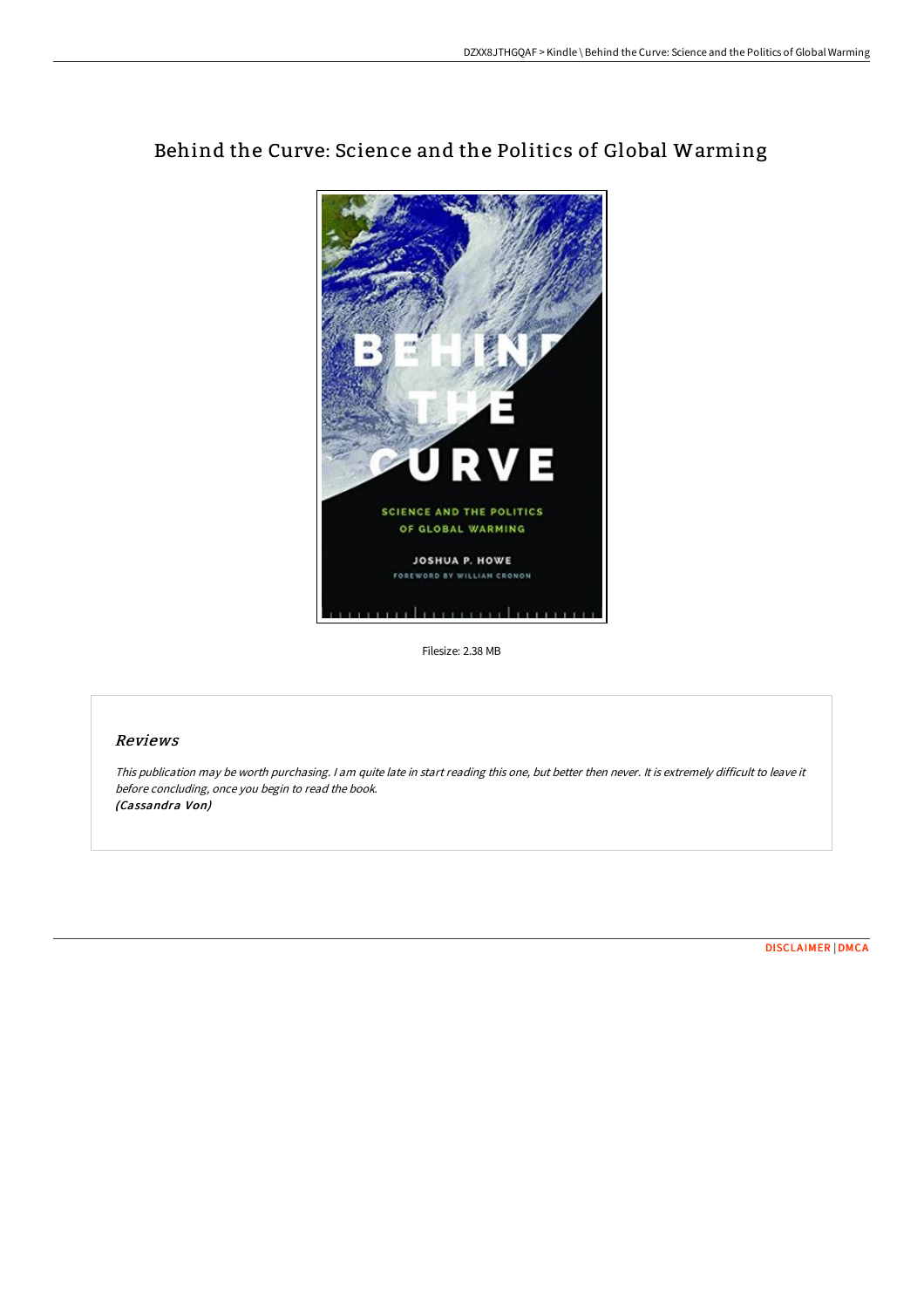## BEHIND THE CURVE: SCIENCE AND THE POLITICS OF GLOBAL WARMING



University of Washington Press. Hardcover. Book Condition: New. Hardcover. 312 pages. Dimensions: 9.0in. x 6.0in. x 1.1in.In 1958, Charles David Keeling began measuring the concentration of carbon dioxide in the earths atmosphere at the Mauna Loa Observatory in Hawaii. His project kicked off a half century of research that has expanded our knowledge of climate change. Despite more than fifty years of research, however, our global society has yet to find real solutions to the problem of global warming. WhyIn Behind the Curve, Joshua Howe attempts to answer this question. He explores the history of global warming from its roots as a scientific curiosity to its place at the center of international environmental politics. The book follows the story of rising CO2--illustrated by the now famous Keeling Curve--through a number of historical contexts, highlighting the relationships among scientists, environmentalists, and politicians as those relationships changed over time. The nature of the problem itself, Howe explains, has privileged scientists as the primary spokespeople for the global climate. But while the science first forms of advocacy they developed to fight global warming produced more and better science, the primacy of science in global warming politics has failed to produce meaningful results. In fact, an often exclusive focus on science has left advocates for change vulnerable to political opposition and has limited much of the discussion to debates about the science itself. As a result, while we know much more about global warming than we did fifty years ago, CO2 continues to rise. In 1958, Keeling first measured CO2 at around 315 parts per million; by 2013, global CO2 had soared to 400 ppm. The problem is not getting better - its getting worse. Behind the Curve offers a critical and levelheaded look at how we got here. Joshua P. Howe teaches history...

⊕ Read Behind the Curve: Science and the Politics of Global [Warming](http://albedo.media/behind-the-curve-science-and-the-politics-of-glo.html) Online B [Download](http://albedo.media/behind-the-curve-science-and-the-politics-of-glo.html) PDF Behind the Curve: Science and the Politics of Global Warming